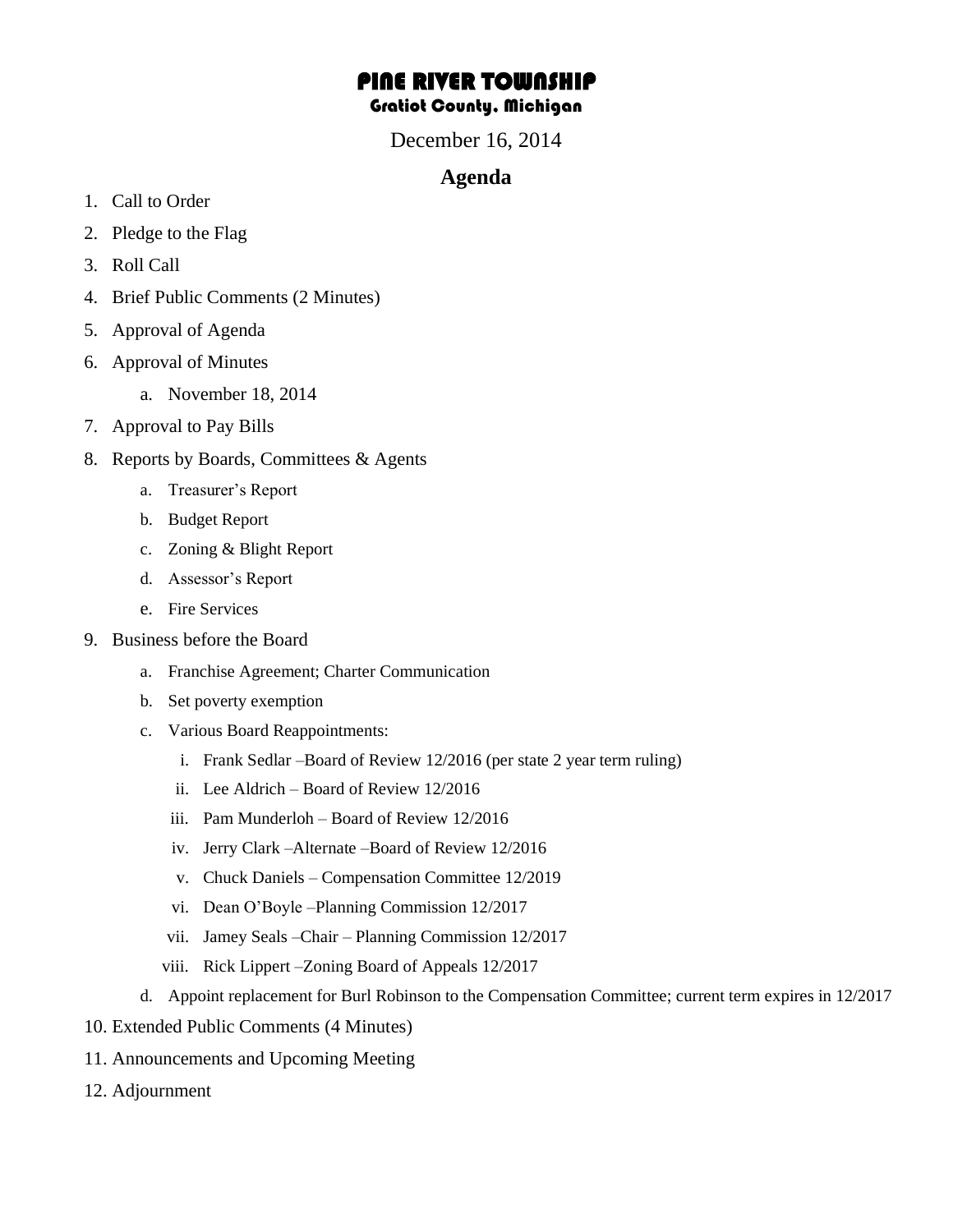## **MINUTES OF THE PINE RIVER TOWNSHIP BOARD MONTHLY MEETING DECEMBER 16, 2014**

- 1. The regular monthly meeting of the Pine River Township Board was called to order at 7:00 pm by Supervisor Beeson at the Township Hall.
- 2. Pledge the flag: The board and the public said the pledge to the flag.
- 3. Roll Call: Beeson: present, Moeggenborg: present, Best present, Baker: present, Rademacher: present. All board member present
- 4. Brief Public comments (2 minutes): John Renneberg mentioned that the County Commissioners had approved giving the Gratiot Conservation District \$10,000 to help fund their budget for the coming year.
- 5. Approve the Agenda: Motion by Best: second by Moeggenborg: to approve the agenda as presented. All board members approved. Motion carried 5-0.
- 6. Approve the Minutes: Motion by Moeggenborg: second by Best: to approve the Regular Meeting Minutes of November 18, 2014. All board members approved. Motion carried 5-0.
- 7. Approval to Pay Bills: Motion made by Moeggenborg: second by Best: to pay bills as presented in the amount of \$ 12,142.59. All board members approved. Motion carried 5-0.
- 8. Reports by Boards, Committees & Agents
	- a. Treasurers Report Discussion; report placed on file.
	- b. Budget Report Discussion: report placed on file.
	- c. Zoning & Blight Officer Discussion: report placed on file
	- d. Assessor Report Discussion.
	- e. Fire Services Discussion.
- 9. Business before the Board
	- a. Franchise Agreement; Charter Communication Doug Merchant will attend the December meeting and report back in January to the board with a summary of this meeting.
	- b. Set Federal Poverty Exemption

The Board had approved a Resolution (021414-1) in February of this year to adopt the Federal Poverty Exemption Income Guidelines for present and all future years as presented by the Federal Government for that year.